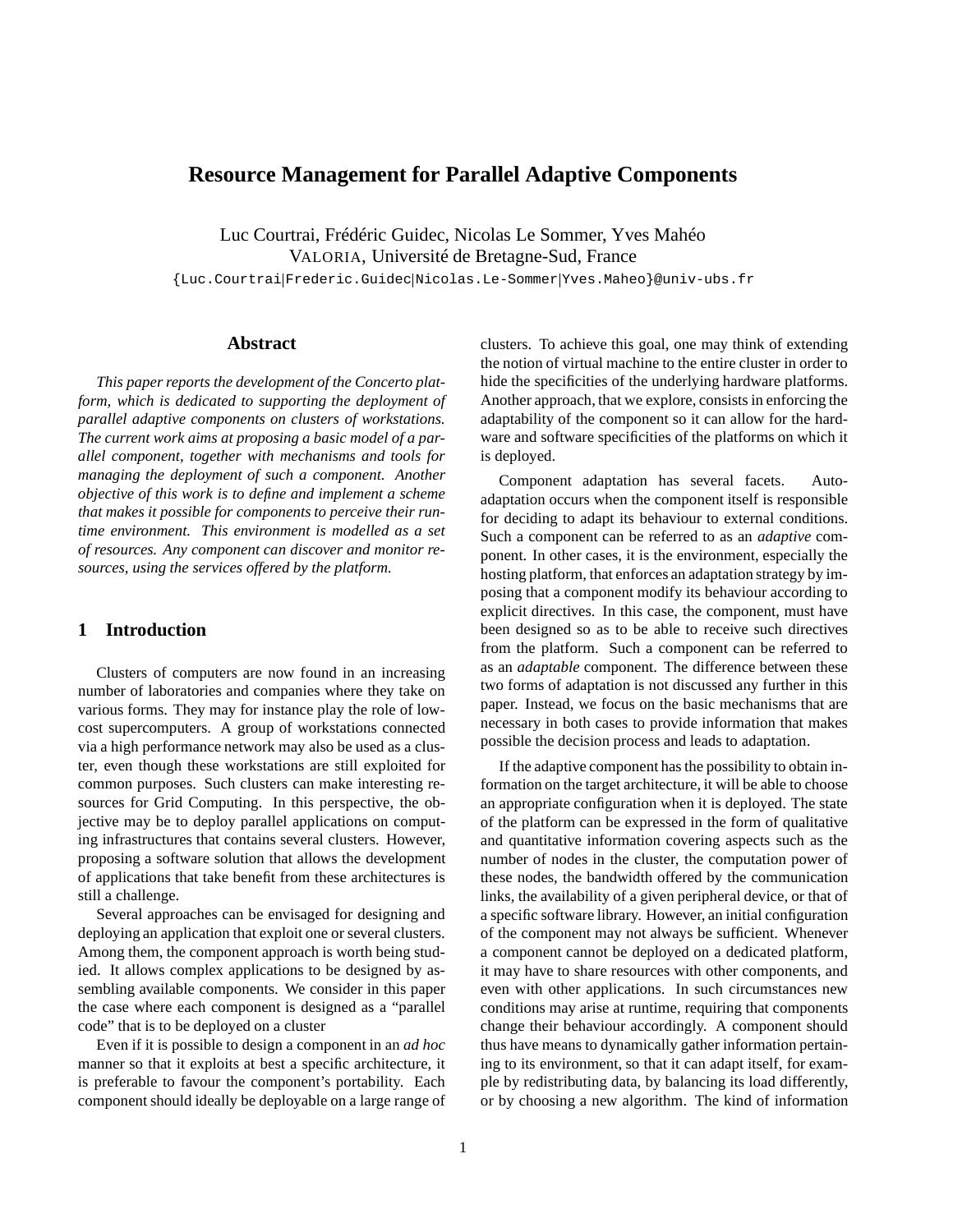that can help take such decisions is for instance the CPU load observed on a given node, or the bandwidth available on a link.

This paper describes the Concerto software platform. This platform supports the deployment of parallel components on a cluster, and it provides these components with means to adapt themselves. The platform is dedicated to the deployment and the support of parallel components written in Java. Information that feeds adaptation decisions comes from the observation of resources. In this particular context the term "resource" has a broad meaning. We thus envisage to deal with:

- "system" resources such as the memory or the CPU of each cluster node, or a scientific computing library;
- "conceptual" resources related to the application itself, such as the sockets or threads used by a component.

Our aim is to develop mechanisms that make it possible to collect information related to a non-limited set of such resources. The infrastructure we propose is extensible, as it is designed in such a way that new types of resources may be easily allowed for when needed. The Concerto platform can thus evolve so as to take into account new hardware and software specificities of clusters.

The remaining of this paper is organized as follows. Section 2 introduces the basic model of parallel components we propose, and it describes the implementation of the deployment mechanisms. The modelling of resources within the platform and the tools that permit the observation of their state are presented in section 3. Section 4 concludes the paper.

## **2 Parallel Components**

Component-based application development is already possible through the use of component technologies proposed by industry, such as Microsoft COM [10] or Sun's Enterprise Java Beans. OMG (Object Management Group) also develops its own solution with CORBA Component Model [11]. However theses technologies have not been designed to support parallel components, that is, components that involve parallel activities. Some preliminary work has been carried out on models or platforms that target parallel components [1, 5]. In this work the main objective is to reuse large scientific code relying on data parallelism.

The Concerto platform is dedicated to adaptive parallel components. Although the concept of parallel component is central to our project, our aim is not to propose a new component model, but to provide an infrastructure that enforces the adaptability of components. In this perspective, we propose below a minimal definition of what we mean by parallel component in Concerto.

A programmer who wishes to develop a parallel component for Concerto must design his component as a set of cooperating threads. He must also define the factory part of the component (name, interface, implementation). The platform offers facilities for managing non-functional aspects of the component.

### **Component interface**

A parallel component hosted by the Concerto platform has three interfaces.

- *Factory interface*: No constraints are put on the type of the factory interface. The programmer may for example propose an interface based on Java RMI. The component is then an object implementing the *Remote* interface, whose methods will be called remotely by the clients of the component. The component may also be a server listening to a port of the machine on which a client must open a socket. One may also design a distributed interface (that is to say, an interface associated with several objects that each implement a part of the interface) in order to be connected in parallel with another parallel component.
- *Life cycle interface*: Through this interface, the different steps of the life of the component can be controlled. To date, this mainly covers deploying the component on the cluster, and stopping this component. In the future it should be possible to distinguish between several phases within the deployment process, and to propose persistence services.
- *Resource interface*. The component exhibits a resource interface through which the user accesses information related to the resources used by the component. More precisely, the component itself is considered as a resource in the Concerto platform. Hence Concerto components are required to implement an *observe()* method that returns an observation report (see Section 3 for more details). By default, the observation report generated by a component aggregates the observation reports on all the resources it uses. If the component programmer finds it useful (for example for security reasons), he may restrict the amount of information disclosed to the component's client by defining a particular type of observation report.

#### **Internal structure of a component**

When building a parallel component, the programmer develops a set of Java threads (actually a set of classes implementing the *Runnable* interface). These threads cooperate to perform the methods of the component's factory interface.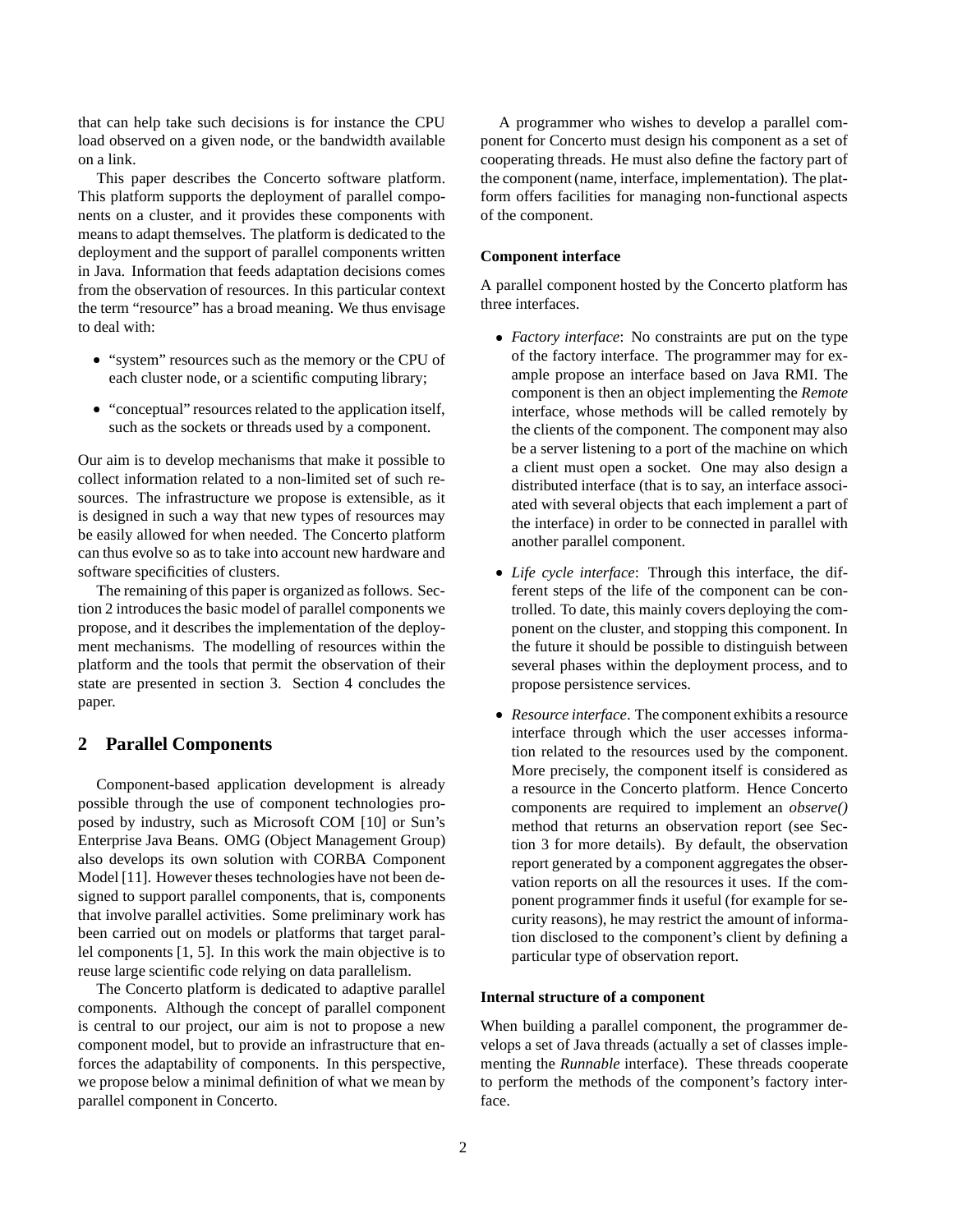Threads are gathered into placement (or distribution) entities called fragments. A fragment is a set of threads that belong to a single component, and that are bound to run within the same virtual machine on the same cluster node. These threads will thus be able to share a common object space. Communication and synchronization between the threads of a fragment are performed just like in any other multi-threaded Java program. On the other hand, threads that belong to different fragments must rely on external communication and synchronization mechanisms, such as sockets and RMI.

#### **Component deployment**

In order to deploy a component on a cluster, one must provide a description file for this deployment. This file describes:

- the component's structure (expressed in terms of the fragments and threads to be deployed);
- placement directives for the fragments. One can for example duplicate some fragments on all cluster nodes, or assign a fragment to a specific node.
- constraints imposed by the component in order for its deployment to be feasible (availability of a specific version of the JVM, of a RMI registry, etc.)

We have developed an XML dialect that permits the specification of such directives. The Concerto platform can parse this dialect so as to ensure the deployment of components on a cluster.

## **3 Resource Modelling and Control**

#### **Motivation and main principles**

The main objective of project Concerto is to provide software components with means to perceive their runtime environment so that they can adapt their behaviour to the state of this environment, and to its variations. We are developing in Java a software platform in which the runtime environment of a component is modelled using objects that reify the various resources offered.

As a general rule, we qualify as "resource" any hardware or software entity a software component may use during its execution. The resources considered to date in the Concerto platform include system resources (CPU, system memory, swap, graphical user interface, network interface, etc.) that characterize chiefly the underlying hardware platform, as well as "conceptual resources" (sockets, processes, threads, directories, files, RMI server, etc.) that rather pertain to the applicative environment considered.

Since a software component is liable to use all or some of the resources available in its environment, the Concerto platform must provide mechanisms that make it possible for the component:

- to check the availability of any resource (or kind of resource) in its environment;
- to discover the existence of a specific resource (or kind of resource);
- to ask for the status of a specific resource;
- to ask that the platform notifies the component when a given condition is reached regarding the status of a specific resource.

Since the Concerto platform is dedicated to the deployment of parallel software components on a cluster of machines, the dissemination of resources over the nodes of this cluster must be allowed for. The above-mentioned mechanisms must thus make the distribution of resources transparent for components. A thread belonging to a component must be able to gather information not only about the resources available on the node it runs on but also about distant resources and resources distributed over whole cluster.

#### **Modelling of system and conceptual resources**

Any kind of resource liable to be used by components deployed on the Concerto platform must be reified as Java objects. We have thus started the development of a class hierarchy in order to model these resources. This hierarchy is partially reproduced in Figure 1. It is meant to be extended as new resource types are allowed for in the platform.

Some of the classes shown in Figure 1 model resources that pertain to the hardware level. Classes *CPU*, *Memory*, and *NetworkInterface* belong to this category. The class *ClusterNode* is used to aggregate the three former classes, so that any cluster node can be modelled as a single resource object.

Other classes shown in Figure 1, such as classes *Socket* and *Thread*, are standard classes defined in the JDK *(Java Development Kit)*. Their implementation was revised in project Concerto in such a way that the state of the conceptual resources they model can be observed at runtime.

Classes *Fragment* and *Component* were introduced in order to define functionalities that are specific to project Concerto. With these classes, a parallel component and a component fragment can be perceived as resources in the cluster they are deployed on. One can therefore benefit from the services implemented in Concerto to manage the components deployed on a cluster, as well as the fragments deployed on any cluster node.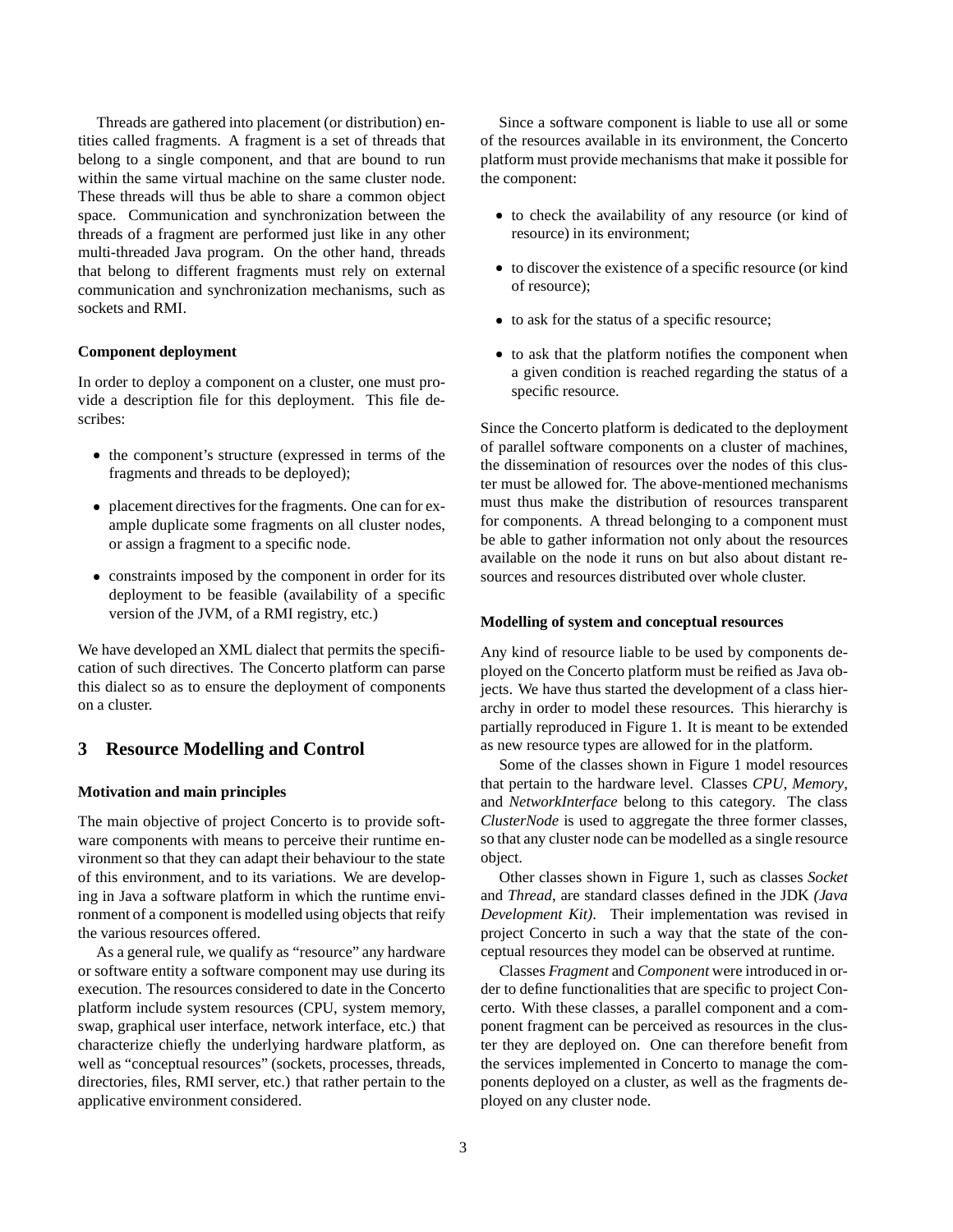

**Figure 1. Object-based modelling of a few resource types.**

#### **Observation reports**

Observation reports make it possible to gather information about the state of the many kinds of resources distributed in a cluster in a homogeneous way. A hierarchy of Java classes was developed in order to allow the generation, the collection, and the management of such reports (see Figure 2). Any Java object that models a resource in the Concerto platform implements method *observe()*, which returns a report about the current state of the resource considered. A report is modelled as a Java object that implements the *ObservationReport* interface. Of course the actual content of the report depends on the type of the resource considered. Hence, when method *observe()* is called on a *Thread* object, this object returns a report of type *ThreadReport*. The class *ThreadReport* provides pieces of information that characterize the state of the thread object considered (current priority level, amount of CPU and memory consumed since this thread was started, etc.). Likewise, calling method observe() on a Memory object returns a *MemoryReport*, which provides information about the current state of the system memory.

#### **Resource identification and tracking**

In the Concerto platform, all resources are modelled as Java objects that can be created and destroyed at any time. Nevertheless, any resource object must be identified unambiguously. Therefore, the platform implements mechanisms for identifying and tracking resources at runtime. These mechanisms rely on a naming system that gives any resource a unique name. Whenever a resource object is created on a cluster node, this object is given a unique identifier (object of type *ResourceId*, see Figure 1). Moreover, the resource object created is immediately registered within a resource manager (object of type *ResourceManager*), whose function is to identify and to keep track of any existing resource object.

An instance of class *ResourceManager* is created on

each cluster node whenever a new component is deployed. This resource manager permits the identification, location, and collection of observation reports for:

- the conceptual resources used by the component it is associated with;
- the system resources of the cluster (which are considered as global resources shared by all components);
- the other components that have been deployed on the cluster (remember that each component is perceived as a resource, and can therefore produce an observation report on demand).

Search patterns make it possible to search for resources, and to collect observation reports from these resources selectively. They model search strategies as Java objects. For example, one can create a search pattern object that describes a local search strategy (i.e. search limited to a specific node of the cluster), and another object that describes a global search strategy (i.e. search performed on all the nodes of the cluster). The interface *SearchPattern* serves as the root of a hierarchy of classes that each describe a specific search strategy (Figure 3).

The following segment of code shows how a resource manager can be called when looking for specific resources. In this example several kinds of search patterns are used in order to specify that the search should apply (1) to local resources only; (2) to the resources located on a remote node whose identity is specified as an argument; (3) to the whole cluster.

ResourceManager manager = ResourceManager.getManager(); Set localIds = manager.getResourceIds(**new** LocalSearch()); // (1) Set remoteIds  $=$ 

manager.getResourceIds(**new** LocalSearch(remoteNodeId)); // (2) Set allIds = manager.getResourceIds(**new** GlobalSearch()); // (3)

Once the identity of a resource object has been obtained, one can require that the resource manager collects and re-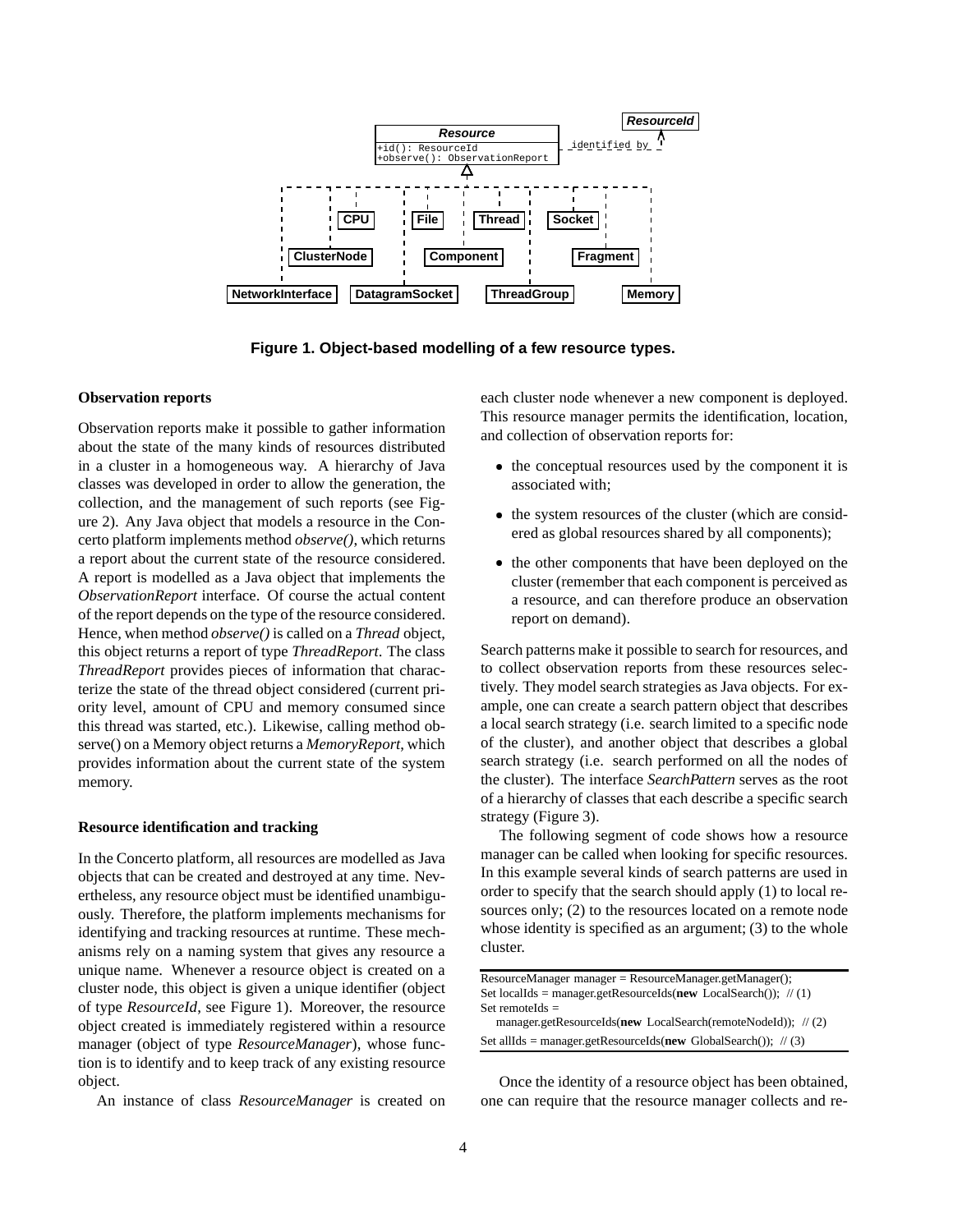

**Figure 2. Observation reports modelling.**

turns an observation report concerning this object. Whether the resource object considered is local or remote remains transparent for the caller.

The segment of code shown below is a continuation of the former example. The caller calls the resource manager and ask for an observation report on a specific resource object (assuming that the value of *resId* was extracted from one of the three id sets collected in the former example).

| $\left[\ldots\right]$                              |  |
|----------------------------------------------------|--|
| ObservationReport report = manager.observe(resId); |  |

In the current implementation of the Concerto platform, resource managers rely on the RMI mechanism for exchanging information. The objects modelling search patterns and observation reports are all serializable, so they can be transmitted between two nodes using the RMI mechanism. This characteristic shows in the class hierarchies reproduced in Figures 2 and 3.

#### **Resource classification and selection.**

The resources registered within a resource manager can be of various types (eg *CPU, Memory, Socket, Thread, File,* etc.). The Concerto platform implements mechanisms for classifying and selecting resources based on the notion of "resource pattern".

The interface *ResourcePattern* (see Figure 3) defines a function *isMatchedBy(),* which takes a resource object as a parameter, and returns a boolean whose value depends on whether this object satisfies the considered selection criterion or not. In a simple case resource selection can rely on the actual type of the resource object which is submitted to the test. Hence, in the class *CPU\_Pattern* (which implements interface *ResourcePattern*), the method *isMatchedBy()* simply checks that the object passed as a parameter is a *CPU* object. But one can also implement more sophisticated selection mechanisms. For example the class *SocketPattern* is implemented so as to achieve the selection of socket objects based on criteria that take into account not only the type of the resource (this object must be of type *Socket*), but also the local and remote IP address and ports associated with this socket, as well as the number of bytes sent and received via this socket.

The following example shows the creation of three resource patterns. The first pattern permits the search for and selection of parallel components. The second pattern permits to select specifically resource objects that model the CPUs in a cluster. The third pattern makes it possible to select only those resource objects that model sockets resources, and that additionally satisfy the following selection criteria: the IP address of the remote host must belong to the 195.83.160/24 network, and the remote port must be in the range 0 to 1023. On the other hand, the local IP address and port the socket is bound to can take any value.

| ResourcePattern componentPattern = $new$ ComponentPattern(); |
|--------------------------------------------------------------|
| ResourcePattern cpuPattern = $new CPU$ Pattern();            |
| $ResourcePattern socketPattern =$                            |
| new SocketPattern(InetAddress.AnyAddress, "195.83.160/24",   |
| PortRange.AnyPort, new PortRange(0, 1023));                  |
| - []                                                         |

The resource manager can handle requests that take a *ResourcePattern* object as a parameter. One can thus request that the resource manager locate a specific set of resources, or collect and return observation reports from these resources. For example, assume that the resource manager receives a search request with the *componentPattern* de-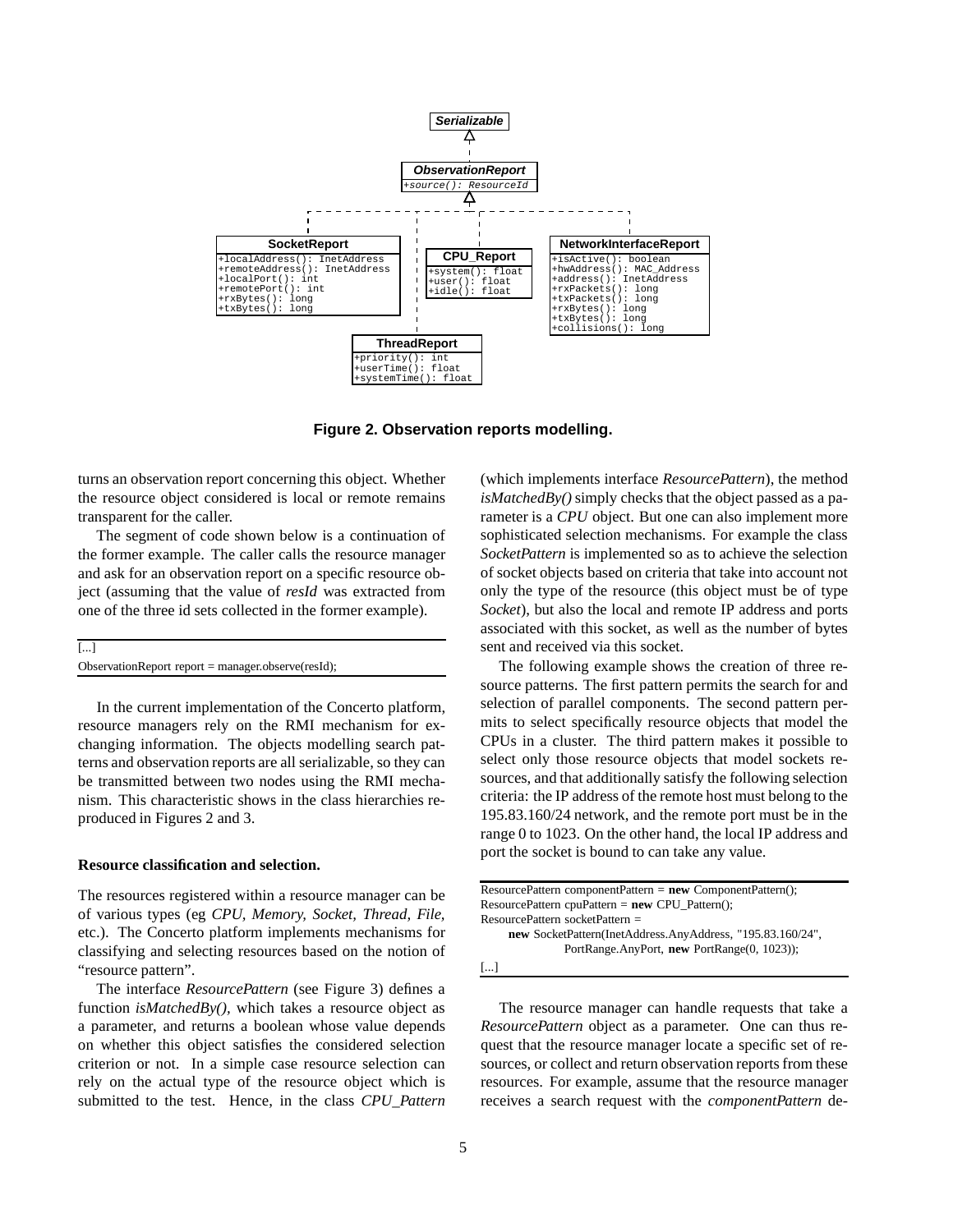

Figure 3. Modelling of the patterns that can be used to select resources (left-hand side of the hierar**chy) and to describe search strategies (right-hand side of the hierarchy).**

fined in the former example. It will thus search for those resources that match this pattern, and return only the identities of component resources. On the other hand, if the resource manager is required to search for those resources that match the socket pattern, it will only consider the sockets created by the calling component, and will select among these sockets those whose characteristics (IP addresses, port numbers, etc.) match the *SocketPattern*.

#### **Implementation details**

The mechanisms we use in Concerto for modelling resources and allowing their observation have a larger scope than that of adaptive parallel components. These mechanisms have been gathered in an environment called RAJE *(Resource-Aware Java Environment)*. RAJE permits the reification and the observation of system resources. Moreover, it defines the main schemes for identifying, localizing and observing resources. The Concerto platform is based on the RAJE environment which is extended in order to allow for specific notions such as parallel components or fragments.

The RAJE environment and the Concerto platform are presently implemented on Linux and rely on a variant of the Kaffe 1.0.6 JVM. Details on RAJE can be found in [7]. This paper describes how resource observation is implemented and how consumption shares are imputed to Java threads. Article [9] presents also RAJE (and the JAMUS platform built upon RAJE). Namely, the services provided by RAJE are compared to those offered by others tools such as JRes [4], GVM [3], KaffeOS [2]. Naccio [6] Ariel [8], etc.

### **4 Conclusion**

This article presents the Concerto platform, which aims at allowing the deployment and the support of parallel components on clusters of workstations. Ongoing work focuses on proposing a basic parallel component model, as well as tools for the deployment of such components. Our objective is, in a first stage, to adopt as simple and versatile a model as possible. We rather put the emphasis on the development of mechanisms useful to adaptation. Indeed, the clusters targeted by the Concerto platform are mainly nondedicated clusters composed for example of several workstations that are shared by several components, and even several applications and users. The runtime environment of parallel components is heterogeneous and may vary along the component's execution. So we have designed tools that provide the components with means to perceive their execution environment and its variations. The components' environment is likened to a set of resources. Each component can discover the existence of a particular resource and observe its state thanks to the services the platform offers.

The development of the Concerto platform is still in progress. The deployment tool, that includes a graphical frontend, should be extended. Besides, we intend to make interaction mechanisms available to the components so that they can command the platform to inform them on changes in the state of resources. This implies the definition of a formalism that can be used by components to describe interesting events and to implement a notification scheme that allows for the distributed aspects of the components.

## **Acknowledgment**

This work is supported by the French Ministry of Research in the framework of the ACI GRID program.

## **References**

[1] R. Amstrong, D. Gannon, A. Geist, K. Keahey, S. Kohn, L. McInnes, S. Parker, and B. Smolinski. Towards a Common Component Architecture for High-Performance Scientific Computing. In *Proc. of the 8th International Sym-*